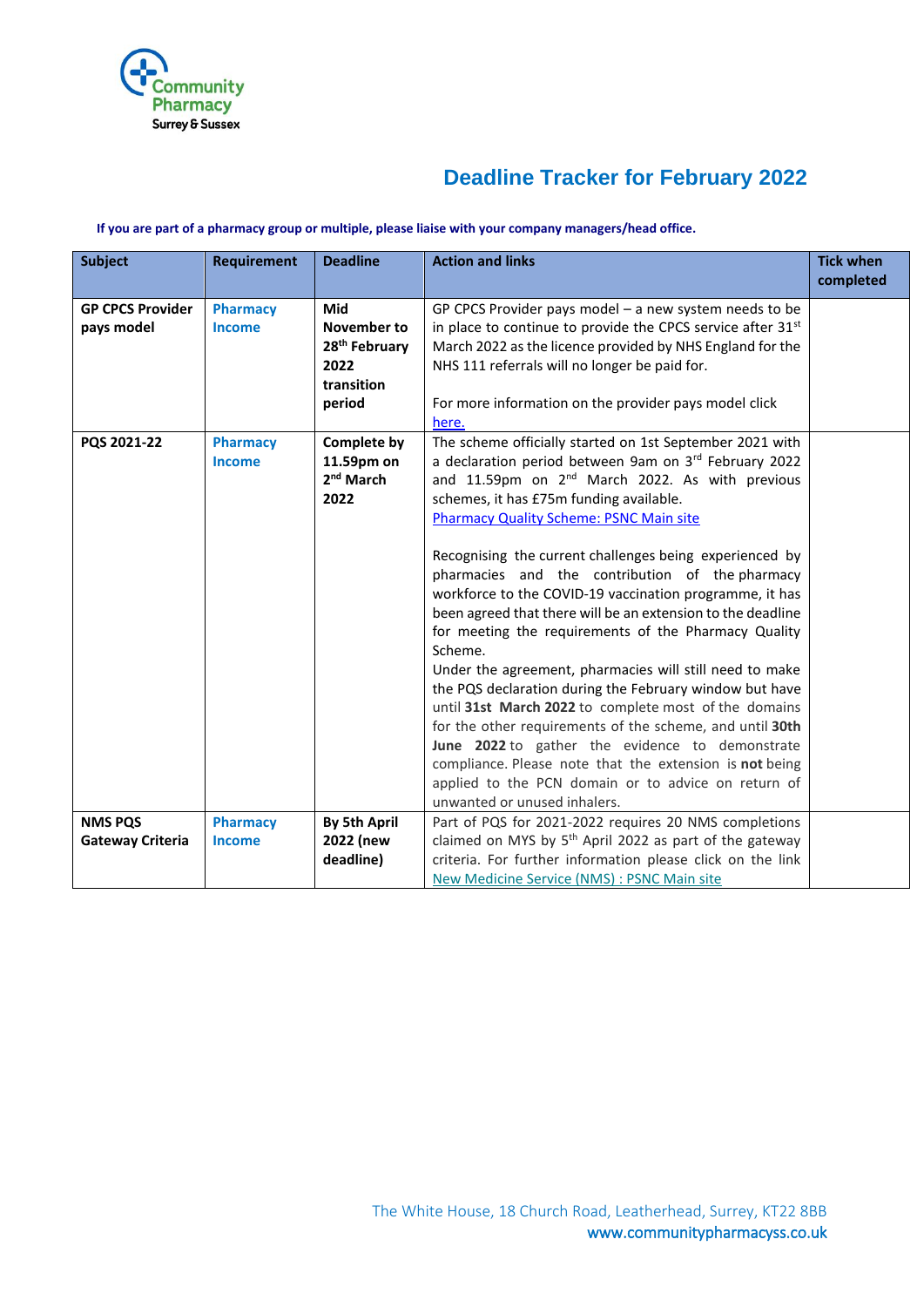| <b>Pharmacy Earlier</b><br><b>Payment Scheme</b><br>$(PEPS)$ –<br>transitional<br>arrangements:<br><b>Earlier advance</b><br>payments for all<br>contractors | <b>Pharmacy</b><br><b>Income</b>        | From 1st<br><b>November</b><br>2021 move to<br><b>MYS claiming</b><br>from paper<br>forms.<br><b>Deadline by</b><br>March claim. | From November 2021, all contractors can access advance<br>payments around 20 days earlier by submitting your<br>FP34Cs using the Manage Your Service (MYS) portal no<br>later than 5th of the month following that in which supply<br>was made.<br>The earlier advance payment will be made for pharmacy<br>contractors who have submitted their bundle using MYS by<br>the 5th of the month i.e., December prescription bundle<br>submitted using MYS by 5th January 2022, will receive an<br>earlier advance payment on 11th January 2022.<br>Pharmacy contractors who continue to submit using the<br>paper FP34C, will not receive any earlier advance<br>payments but instead will receive advance payments in<br>accordance with the current payment timetable i.e., on or<br>around the 1st of the month following submission.<br>Paper FP34C submission document will only be available<br>until March 2022 (for February 2022 prescriptions) after<br>which MYS will be the only route for all monthly<br>submissions. |  |
|--------------------------------------------------------------------------------------------------------------------------------------------------------------|-----------------------------------------|----------------------------------------------------------------------------------------------------------------------------------|---------------------------------------------------------------------------------------------------------------------------------------------------------------------------------------------------------------------------------------------------------------------------------------------------------------------------------------------------------------------------------------------------------------------------------------------------------------------------------------------------------------------------------------------------------------------------------------------------------------------------------------------------------------------------------------------------------------------------------------------------------------------------------------------------------------------------------------------------------------------------------------------------------------------------------------------------------------------------------------------------------------------------------|--|
| Pandemic                                                                                                                                                     | <b>Pharmacy</b>                         | Only for                                                                                                                         | Contractors are reminded that the Pandemic Delivery                                                                                                                                                                                                                                                                                                                                                                                                                                                                                                                                                                                                                                                                                                                                                                                                                                                                                                                                                                             |  |
| <b>Delivery Service</b>                                                                                                                                      | <b>Income</b>                           | people who<br>need to self<br>isolate until<br>11.59pm on                                                                        | Service for people who have been notified of the need to<br>self-isolate by NHS Test and Trace is still available.<br>More information can be found here.                                                                                                                                                                                                                                                                                                                                                                                                                                                                                                                                                                                                                                                                                                                                                                                                                                                                       |  |
|                                                                                                                                                              |                                         | the 31st                                                                                                                         |                                                                                                                                                                                                                                                                                                                                                                                                                                                                                                                                                                                                                                                                                                                                                                                                                                                                                                                                                                                                                                 |  |
|                                                                                                                                                              |                                         | <b>March 2022</b><br>Valid until                                                                                                 |                                                                                                                                                                                                                                                                                                                                                                                                                                                                                                                                                                                                                                                                                                                                                                                                                                                                                                                                                                                                                                 |  |
| <b>Serious Shortage</b><br><b>Protocols (SSPs)</b>                                                                                                           | <b>Dispensing</b><br>and supply         | 11th February<br>2022                                                                                                            | SSP05: Fluoxetine 10mg tablets                                                                                                                                                                                                                                                                                                                                                                                                                                                                                                                                                                                                                                                                                                                                                                                                                                                                                                                                                                                                  |  |
|                                                                                                                                                              |                                         | Valid until<br>18th February<br>2022                                                                                             | SSP015: Paracetamol 120mg & 240mg suppositories<br>18th February 2022<br><b>SSPs information</b>                                                                                                                                                                                                                                                                                                                                                                                                                                                                                                                                                                                                                                                                                                                                                                                                                                                                                                                                |  |
| <b>Free Health</b><br>Champion<br><b>Training</b>                                                                                                            | <b>Contractual</b><br><b>Requirment</b> |                                                                                                                                  | The Health Education England (HEE) South East Schools of<br>Public Health and the HEE South School of Pharmacy are<br>working with the South East LPCs in offering fully funded<br>Health Champion training provided by the award-winning<br>HLP specialists Pharmacy Complete.<br>Currently you can book and get trained up to three health<br>champions per pharmacy.<br>More info can be found on our website here.<br>To book a training place register here.                                                                                                                                                                                                                                                                                                                                                                                                                                                                                                                                                               |  |
| <b>Flu vaccination</b><br>advanced service                                                                                                                   | <b>Pharmacy</b><br><b>Income</b>        | Claim at the<br>end of each<br>month via<br><b>MYS</b>                                                                           | In 2021/22, contractors will be paid £9.58 for each vaccine<br>administered; this fee is funded from NHS vaccination<br>budgets, not from the CPCF global sum.<br>Contractors will also be reimbursed for the vaccine cost at<br>the basic price (list price) of the individual vaccine<br>administered and an allowance at the applicable VAT rate<br>will also be paid.<br>More information is available here.                                                                                                                                                                                                                                                                                                                                                                                                                                                                                                                                                                                                                |  |
| <b>COVID-19 Lateral</b>                                                                                                                                      | <b>Pharmacy</b>                         | Claim each                                                                                                                       | Contractors will be paid £1.70 + an allowance for VAT per                                                                                                                                                                                                                                                                                                                                                                                                                                                                                                                                                                                                                                                                                                                                                                                                                                                                                                                                                                       |  |
| <b>Flow Device</b><br><b>Distribution</b><br><b>Service</b>                                                                                                  | <b>Income</b>                           | month via<br>MYS by the<br>5 <sup>th</sup> day of the                                                                            | transaction - where a collect code has been provided OT<br>£1.20 + an allowance for VAT per transaction using the<br>anonymous collection route.                                                                                                                                                                                                                                                                                                                                                                                                                                                                                                                                                                                                                                                                                                                                                                                                                                                                                |  |